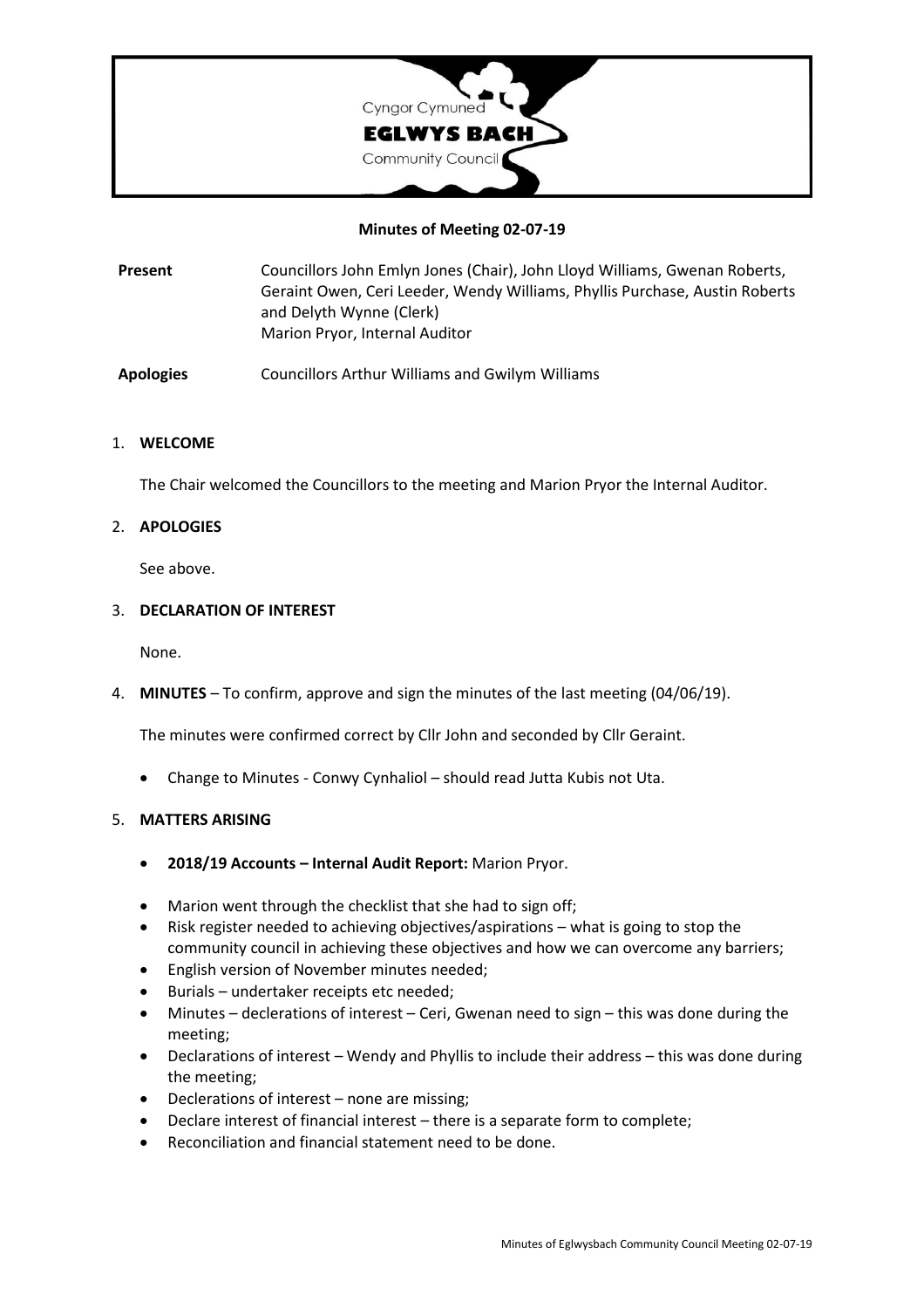

## • **Interpretation Sign:**

It was discussed whether a planning application was needed to move the sign – Cllr Austin to enquire.

## • **Burning of Rubbish – Penthryn**

Cllr Austin reported that he has received a reply. The CCBC unable to get in touch with the house owener. The house is for sale and therefore CCBC will contact the agent.

## **• Flag Pole:**

Mr Gwyn Williams has transferred the key to Mr Paul Williams and the flag is flying. Cllr Austin to contact Mr Williams.

## • **Potholes on Ffordd Maenan (Allt y Rhiw):**

Cllr Austin reported that the potholes would be filled in by CCBC when time and money were available.

## • **Ffordd Rhiwlas:**

Cllr Austin reported that the potholes would be filled in by CCBC when time and money were available.

- **Chwarel y Nant Path:** No update.
- **Petition – use of Glyphosate by CCBC:** The clerk has received a reply. CCBC do not have a policy regarding the use of Glyphosate.

#### • **Street Lighting:**

Some lights have been changed to 'LEDs'.

#### • **The Cemetary:**

The Chair has spoken to Mr Williams who is not happy to leave some areas of grass uncut.

#### 6. **PLANNING**

Cllr Austin declared he could not be part of the discussion as he is a member of CCBC planning committee.

0/45665 Mrs Eirian Davies *Proposed rural enterprise dwelling and installation of treatment tank – Land at Penisa'r Waen, Ffordd Gyffylog.*

Planning Appeal.

0/46319 Mr & Mrs Geraint Davies *Alterations to front elevation of house and small rear utility extension, conversion of adjacent outbuilding to produce annex for family use -* Mount, Ffordd Pennant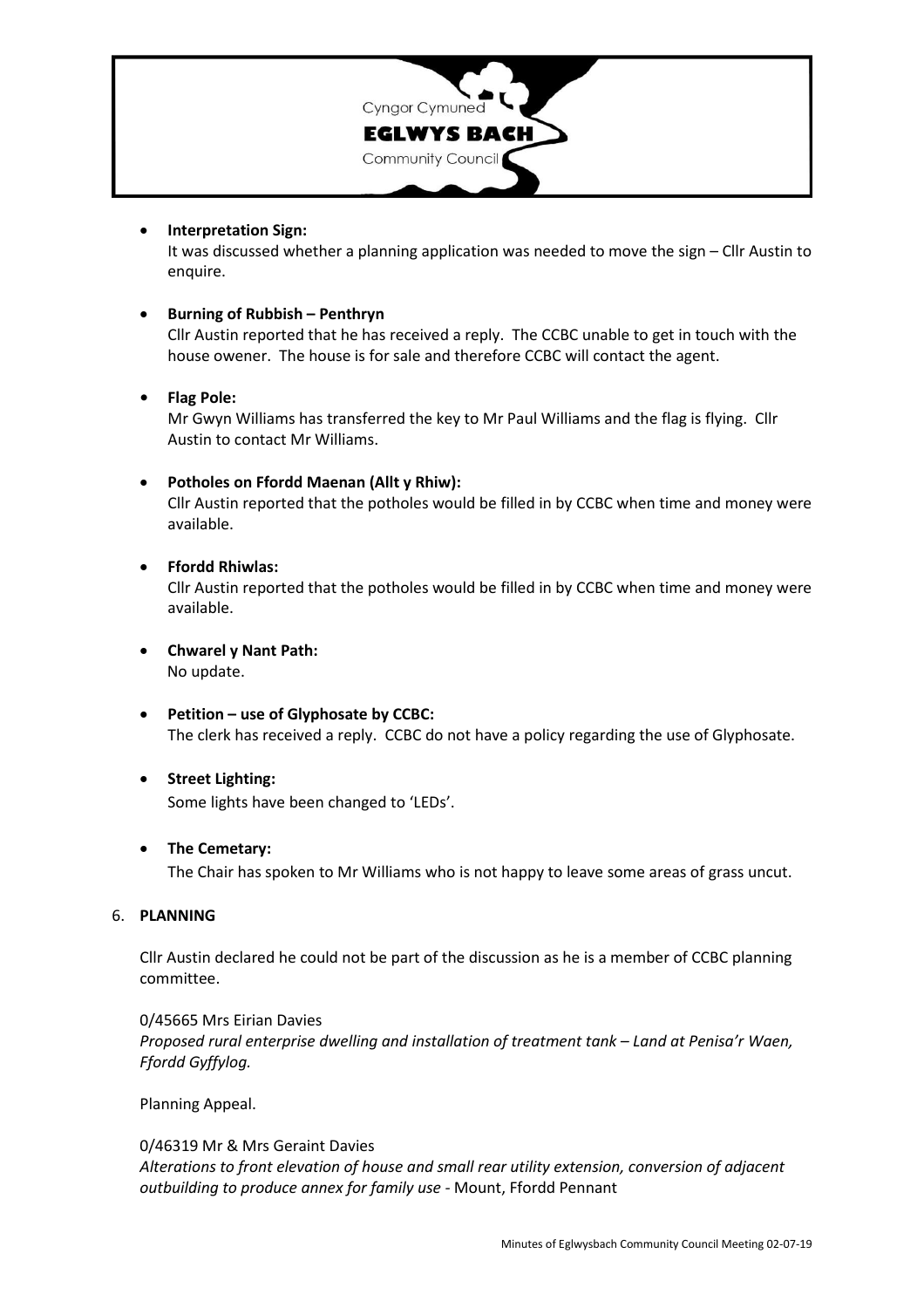

No objection.

0/46368 SP Energy Networks *Existing LV overhead service line, requiring retrospective planning for a second underground supply.* Bryn Rhyd Barn, Ffordd Llyn Syberi

No comment.

#### 7. **FINANCIAL REPORT**

Current - £6,473.05 Burial - £1,938.20 Deposit - £2,073.99

## **Cheques:**

#### **Current:**

- Sue Hayward (Cleaning of Toilets) £98.00
- Delyth Wynne (Clerk) £200.00
- HMRC £50.00

#### **Burial:**

- Wil Williams £345.00
- St Martin's Church £700.00

#### 8. **CORRESPONDENCE**

- **E-mail: Woodland Trust - Wales Tree of the Year;** Information was noted. The clerk to forward to Councillors.
- **E-Mail: Social Care Wales – Caring in Welsh;** Information was noted. The clerk to forward to Councillors.
- **E-Mail: Review of Polling Districts, Polling Places and Polling Stations;** Information was noted. The clerk to forward to Councillors.
- **E-Mail – National Eisteddfod of Wales – Welcome Campaign Conwy Eisteddfod 2019** Information was noted. The clerk to forward to Councillors.

No bus to the Eisteddfod on the 10<sup>th</sup> of August because of the Show.

#### 9. **ANY OTHER BUSINESS**

• Cemetary grass cutting:

Overhanging yews in the churchyard – these are not the Council's trees therefore permission will be needed. Cllr Ceri to discuss with the Archdeacon on Monday. If the Arch Deacon gives permission the Councillors agreed to give permission to Wil to cut the overhanging branches as a cost of £40.00;